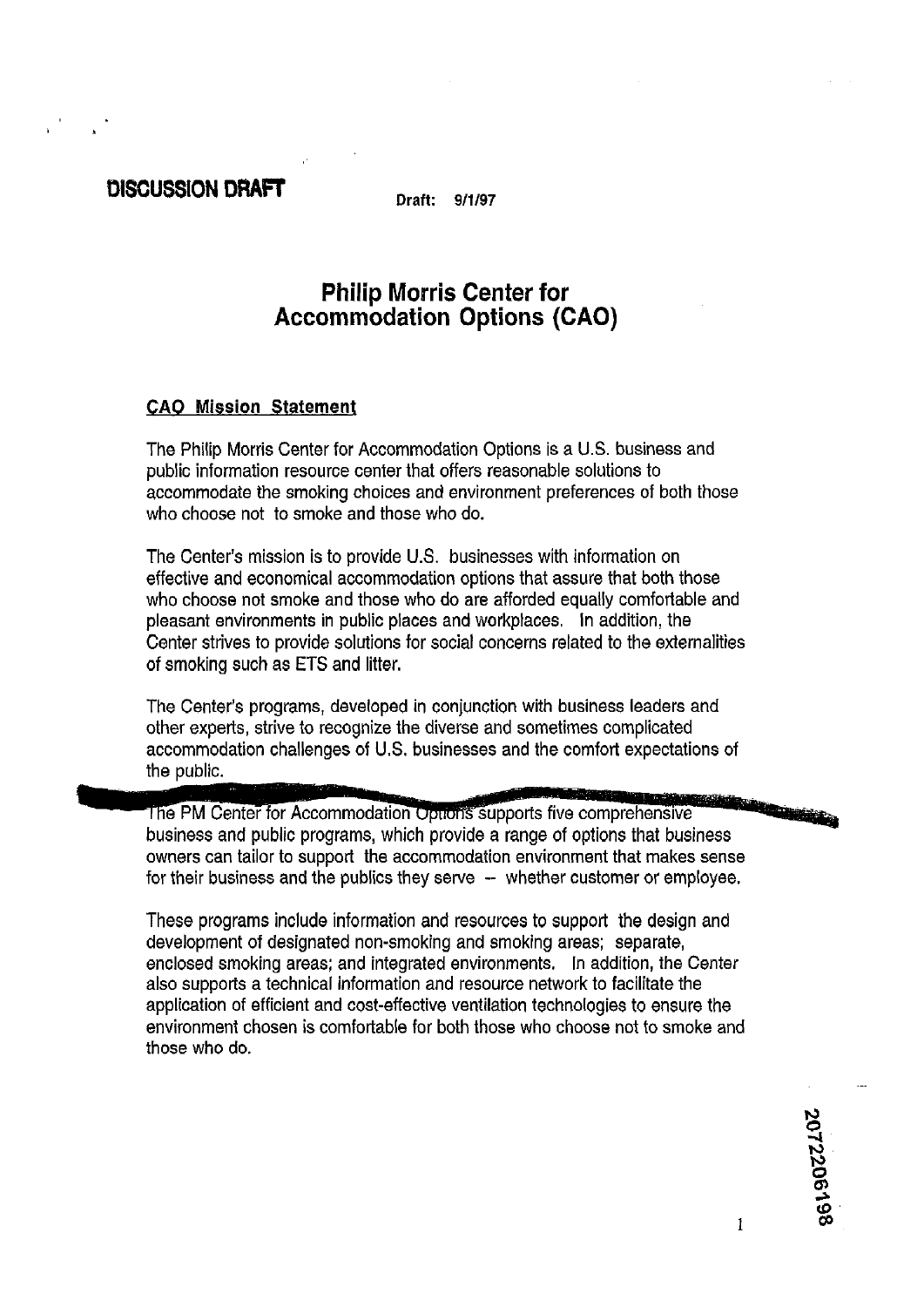# **Draft: 9/1/97 DISCUSSION DRAFT**

 $\mathbb{R}^3$ 

## **CAO Program Descriptions**

### **The Accommodation Program (TAP)**

Restaurants, hotels, bowling centers, airports, public arenas, stadia and other places that serve the general public recognize the importance of accommodating both those who choose to smoke and those who don't. In these types of places, properly designated non-smoking and smoking areas can provide an appropriate and comfortable environment to accommodate the preferences of the smoking and non-smoking public. The Accommodation Program provides recommendations on designating separate areas based on both the physical and ventilation system designs of these places. In addition, The Accommodation Program offers suggestions for effective public communications of smoking policies to avoid confusion about where smoking is permitted and where it is not.

#### **US Workplace Program (USWP)**

The accommodation of both those who choose to smoke and those who do not can be a particular challenge when considering the diversity of US workplaces, which range from traditional offices to warehouses and manufacturing facilities to retail stores. The Center's Workplace Program offers information on designating indoor accommodation spaces, including the design and maintenance of separately enclosed smoking rooms, as well as managing structured and pleasant outdoor smoking situations.

### **Social Harmony Program (SHP)**

Comfortable accommodation of those who choose to smoke and those who don't can be achieved in integrated environments, typified by places such as bars, taverns and casinos, or even small restaurants. All, due to either structural or practical barriers, find separate areas obstructive to creating the desired social atmosphere. The Center's Social Harmony Program focuses on technological solutions to provide a pleasant environment for both those who choose to smoke and those who don't and communications recommendations to ensure that the public makes informed patronage decisions based on their accommodation environment preference.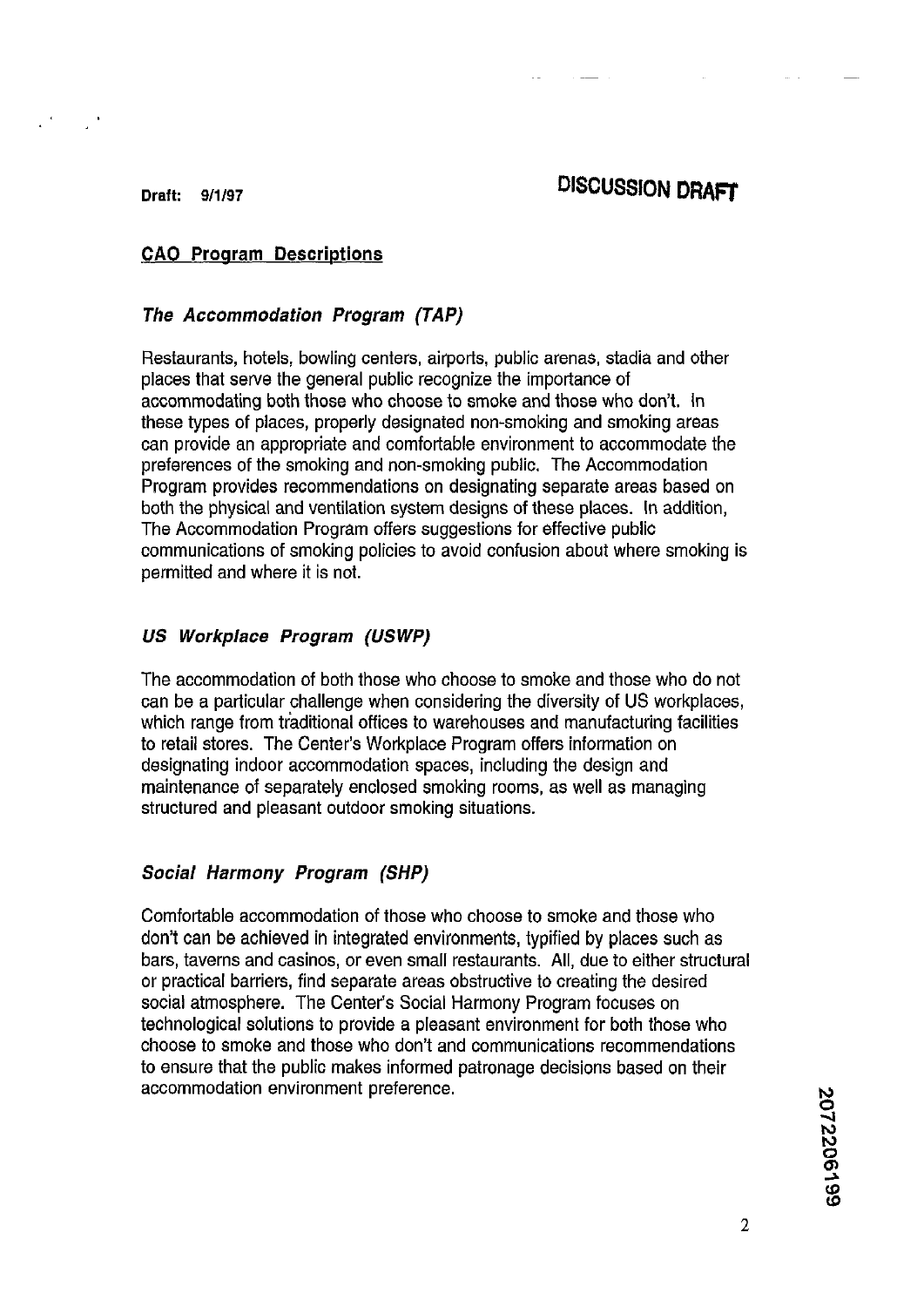#### **Draft: 9/1/97**

#### **Ventilation Technology Options Program (VTOP)**

The Center's Ventilation Technology Options Program provides business with an understanding of the ventilation technology options marketplace. It offers information on how to access suppliers and experts who can assist in ensuring the proper function and maintenance of a business's current ventilation system, or in executing cost-effective upgrades and installation of new ventilation systems to more adequately service the business's needs. The program also supports supplier education programs to facilitate an understanding of the accommodation environment needs of U.S. businesses from restaurants to office buildings.

As a core service, the Center operates a database of ventilation technologies, manufacturers and suppliers, including engineers and contractors, within the **5**  climactic reaions of the U.S. -- the Northeast. Southeast. Midwest. Southwest. Northwest. Via a toll-free 800 service, business owners can access this information via an engineer consultant, who can also provide guidance on how to work with suppliers to make an initial assessment of an existing ventilation system and considerations for making ventilation upgrade decisions, including capital investments, operational savings, such as energy and maintenance cost-savings, and customer benefit expectations.

The Center also provides real-life, real-time examples of ventilation technology applications based on both business owners and suppliers experiences, which can assist business owners and their technology partners in defining synergistic indoor air quality standards with their specific industry.

#### **Responsible Smoking Program**

The Center's responsible smoking program encourages courteous and considerate smoking behavior. The program is designed to assist those who choose to smoke in ensuring their choice to enjoy a cigarette is respected by eliminating some of the common issues that arise in smoking situations. The program focuses on communicating conscientious behavior, such as adhering to the smoking policy established by a business, and the responsible management of the externalities of smoking, such as cigarette litter. The Center offers literature on responsible, courteous smoking and provides portable, personal ashtrays to help reduce the incidence of cigarette litter.

The Center also supports public education and environment clean-up programs<br> **2 • Product Product waste. These programs are designed to assist** related to consumer product waste. These programs are designed to assist communities across the country in managing cigarette litter by supporting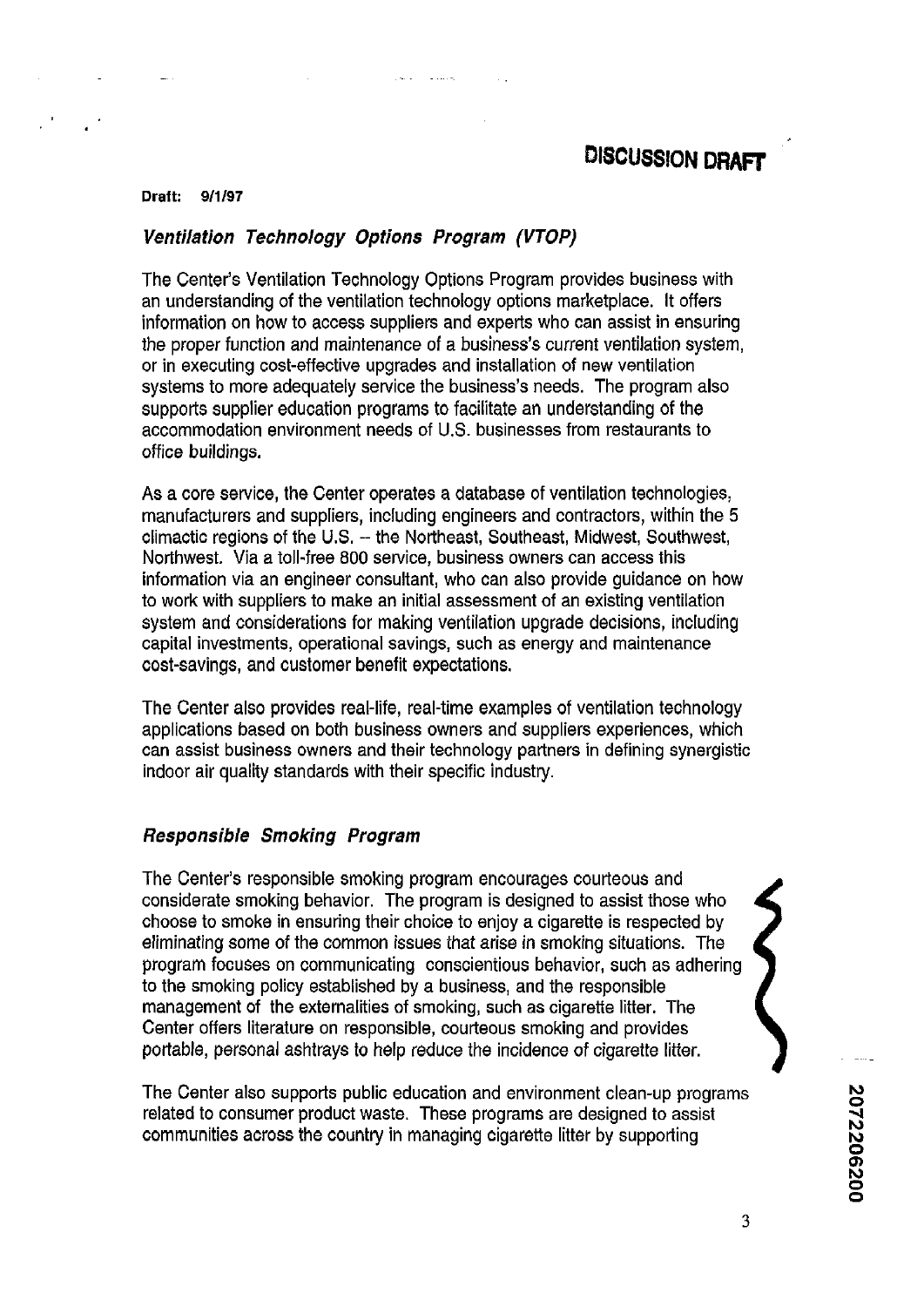# **DISCUSSION DRAfT**

#### **Draft: 9/1/97**

proper disposal of cigarette butts and cigarette packaging through easilyaccessible public ash and trash receptacles.

#### **Center Expert** Advisors

An expert group of business and technology leaders serve as advisors to the Center and its programs. These include representatives from the following industries, associations and organizations:

- International Society of Restaurant Association Executives  $\bullet$
- International Society of Hotel and Motel Association Executives  $\bullet$
- Bowling Proprietors Association of America  $\bullet$
- Distinguished Restaurants of North America  $\bullet$
- Small Business Survival Committee  $\bullet$
- US Chamber of Commerce
- National Licenses Beverage Association
- American Society of Heating, Refrigerating & air-conditioning Engineers
- University of Las Vegas Nevada, School of Hospitality, School of Engineering
- Air-Conditioning Contractors of America
- International Airport Council of North America
- Consulting-Specifying Engineer magazine  $\bullet$
- Contractor magazine
- Keep America Beautiful  $\bullet$

### Center Activities & Communications

The Center supports a variety of educational activities and communication initiatives to proactively provide business and the publics these seek to serve with its resources. These include:

- Educational grants to support independent education forums, such as seminars, training classes, and continuing education curriculum
- **a** Selectively funds 'test sites" of innovative accommodation and ventilation models
- Publications, including newsletters and magazines, to expand the understanding among businesses and the public of reasonable options to accommodate those who choose to smoke and those who do not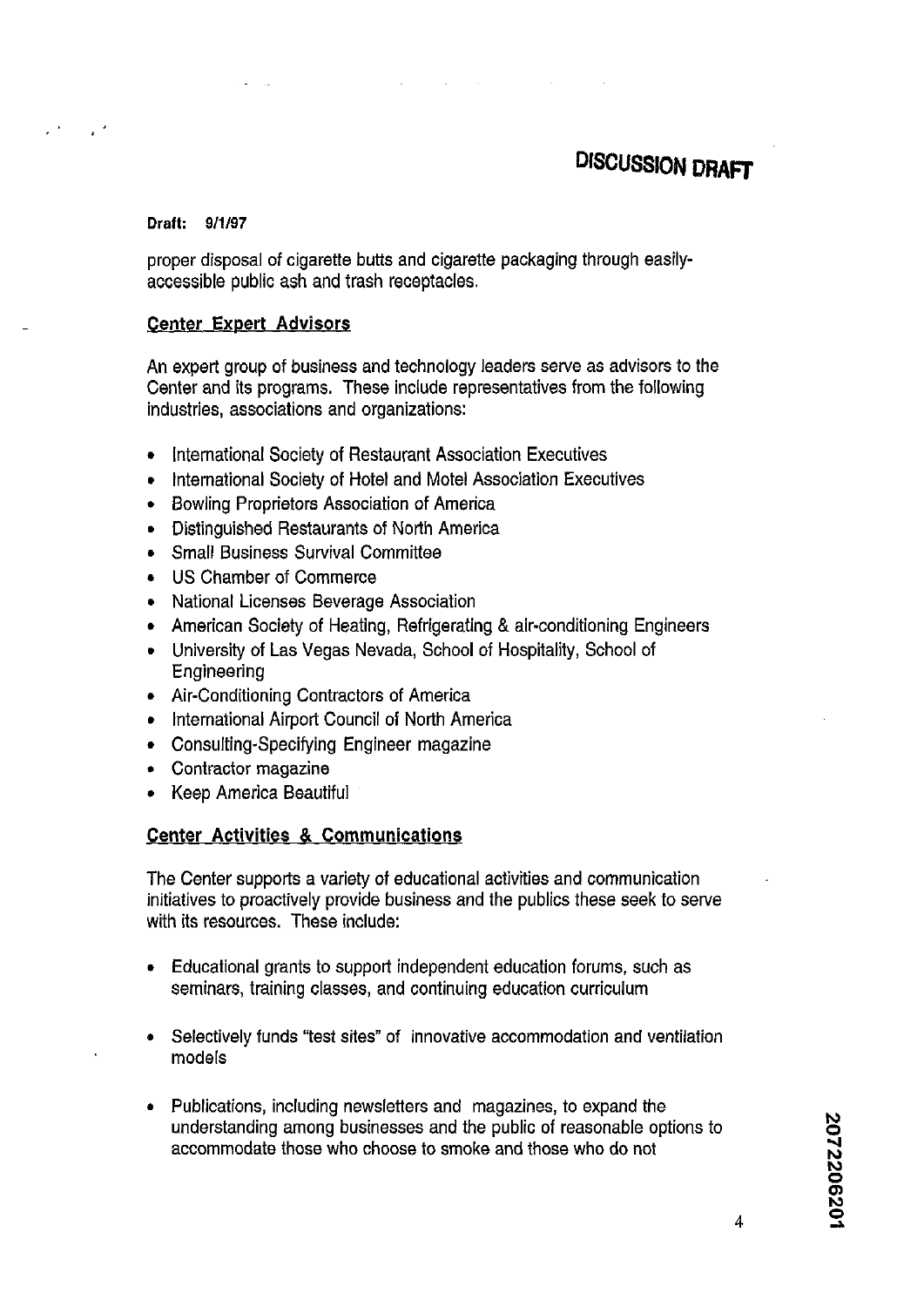# **DISCUSSION DRAFT**

#### Draft: **9/1/97**

- Business owner and supplier educational materials on accommodation  $\bullet$ structure and ventilation technology options to facilitate initiatives to meet business needs and public preferences.
- Smoking environment communication aides, including signage that connotes designated separate sections and integrated environments
- **a** Access to a national database of ventilation technologies, manufacturers and suppliers, including contractors and engineers, staffed by consultant engineers.
- Media information on challenges and options to accommodate the smoking  $\bullet$ choices and environment preferences of those who choose to smoke and those who do not.

#### Center Administration & Fundinq

The Philip Morris Center for Accommodation Options is fully staffed by employees of Philip Morris U.S.A, and wholly funded by Philip Morris Incorporated. All services and information materials are provided free-ofcharge to businesses and the general public as requested.

The Center's operations are managed at the Company's New York City headquarters at 120 Park Avenue and its staff includes:

- Center Programs Manager
- Accommodation Program Managers **Hospitality** Public Places **Worplaces**
- **Ventilation Technology Options Manager**
- Responsible Smoking Program Manager
- Media Affairs Manager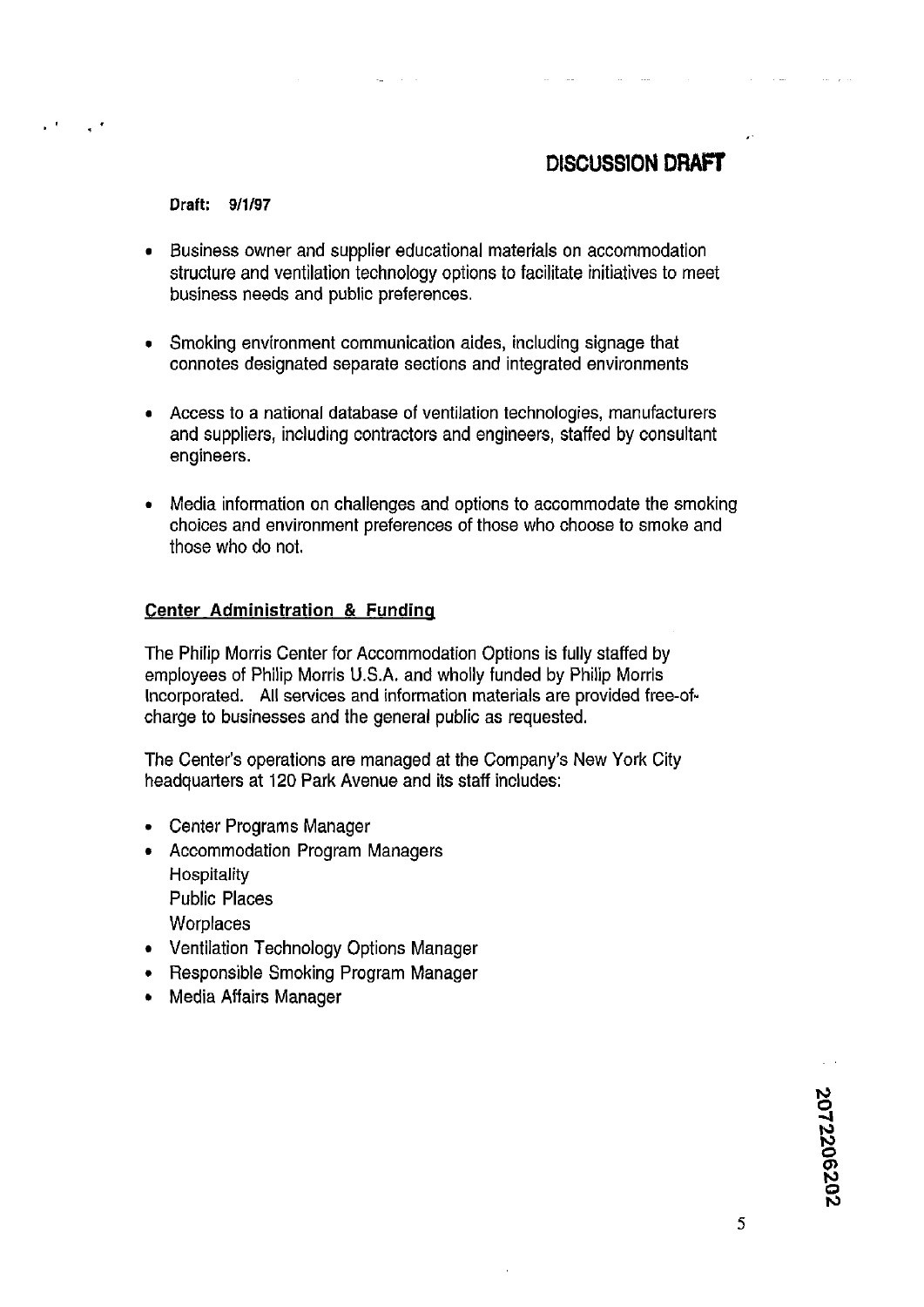# **DISCUSSION DRAFT**

**Draft: 9/1/97** 

 $\ddot{\phantom{1}}$ 

 $\ddot{\phantom{a}}$ 

Program consulting and information management services are provided by:

Philip Morris USA, Research & Development Burson-Marsteller Worldwide Chelsea Group Limited Triad Information. Services Madden Publishing The Holm Group (Technical writing free-lancer) (Hospitality consultant) (Airport consultant) (Stadia consultant) (Facility management consultant) (Contractor consultant) (Ventilation manufacturer consultant) (Community programs consultant)